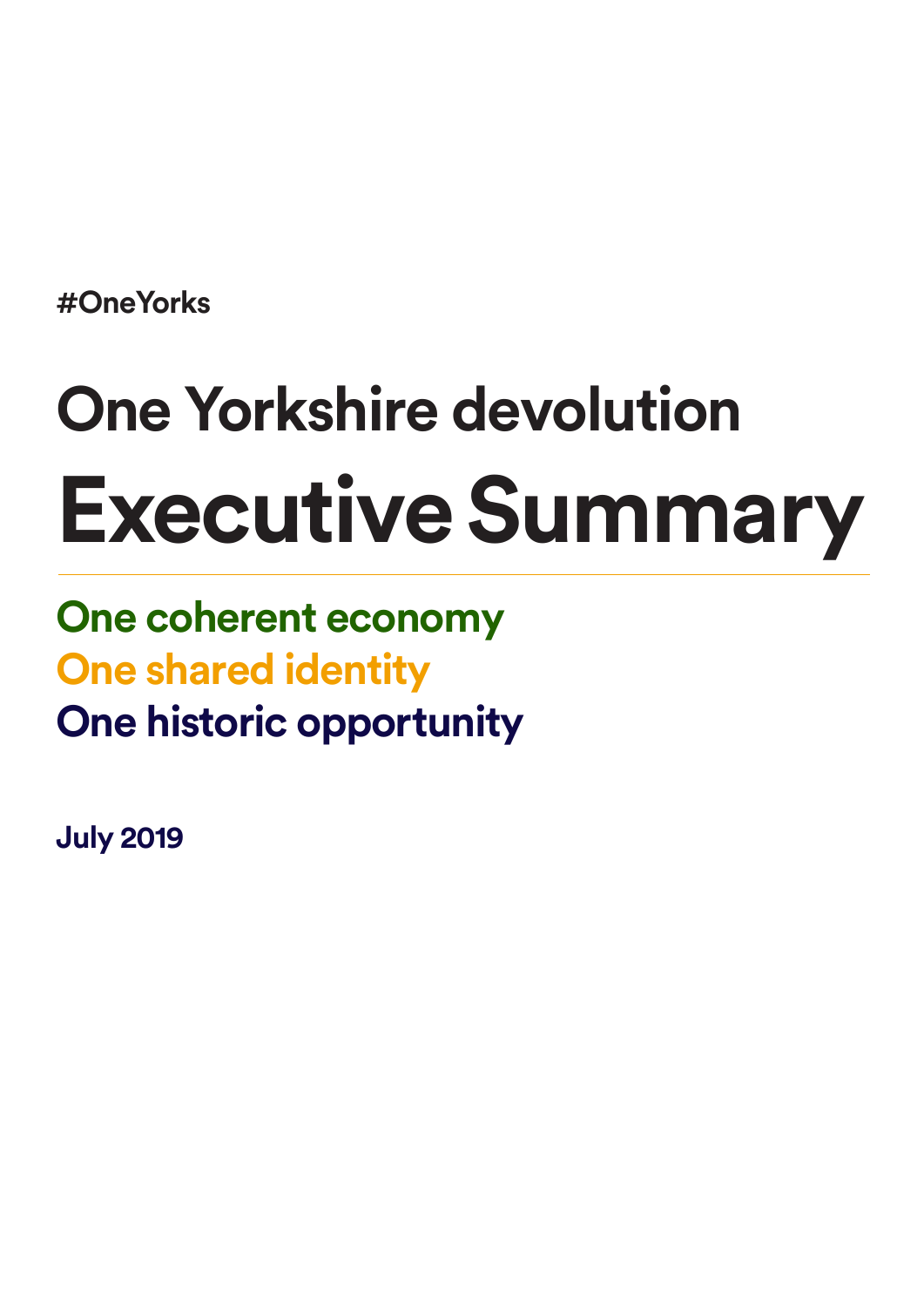### **One Yorkshire devolution on a page**

### **Our One Yorkshire devolution proposals are about:**

Decisions that affect Yorkshire made in Yorkshire More investment for all our communities

A Yorkshire that plays its full part in UK prosperity

### **The case for One Yorkshire devolution:**

**Cities, towns, rural and coastal areas across Yorkshire share similar economic priorities and challenges:**



**Growing businesses**



**More skilled jobs**



**Better transport**



**More investment**

**Trading internationally**

#### **One Yorkshire: One shared identity**

75% of Yorkshire people identify with Yorkshire – more than any other region in the country according to an independent economic study.

Brand Yorkshire is an important driver of international trade and tourism according to business, and is recognised globally.

### **One Yorkshire: One historic opportunity**

To realise huge economic benefits for the whole region



### **Government asked… One Yorkshire delivers**

**Coherent economic area** **Directly elected Yorkshire mayor**

**Local support**

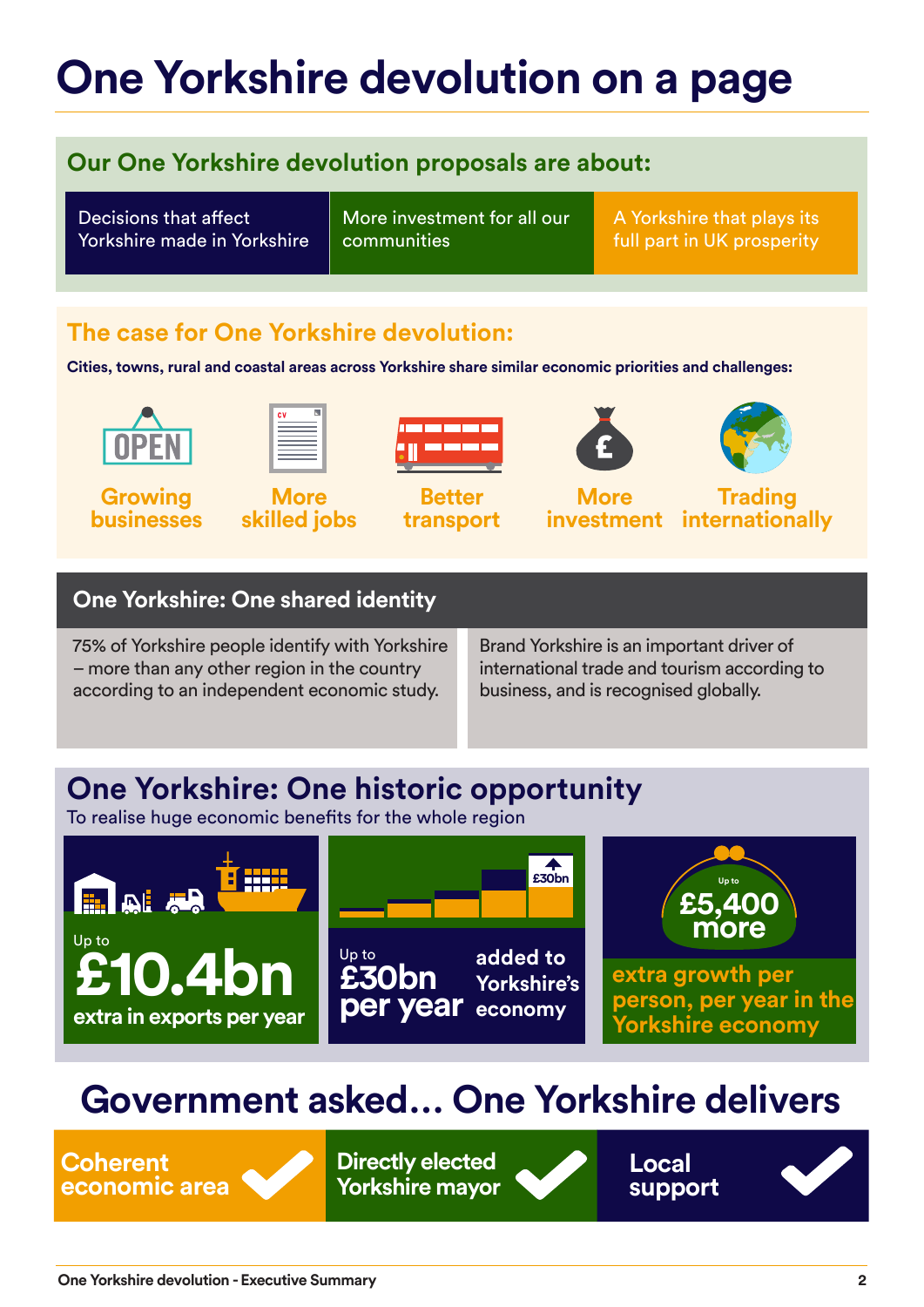# **Why One Yorkshire?**

The UK economy is at a critical juncture. With our exit from the European Union less than six months away, the importance of all parts of the country being able to play their full part in an economically flourishing, globally competitive UK has never been greater.

Yorkshire has a capacity for innovation and reinvention that extends from the Industrial Revolution to the present day. Having played a central role in shaping the UK's economic history, Yorkshire has an equally important role to play in fuelling its future prosperity.

What Yorkshire now needs to fulfil its potential as a contributor to national economic growth – developing a thriving, more productive regional economy that leads to better quality of life for local people – is a devolution deal that matches the scale of its opportunity and local leaders' ambition.

#### **The One Yorkshire devolution proposals – backed by 17 councils and the Sheffield City Region Mayor – aim to:**

- ensure that the decisions which affect Yorkshire are made in Yorkshire not in Whitehall
- create more investment in the areas that would make the biggest difference to Yorkshire's economy
- enable Yorkshire to play its full part in the UK's post-Brexit economic success

#### **This document sets out the case for One Yorkshire devolution, which is based on:**

- **• One coherent economy**
- **• One shared identity**
- **• One historic opportunity**
- **• One Yorkshire delivers**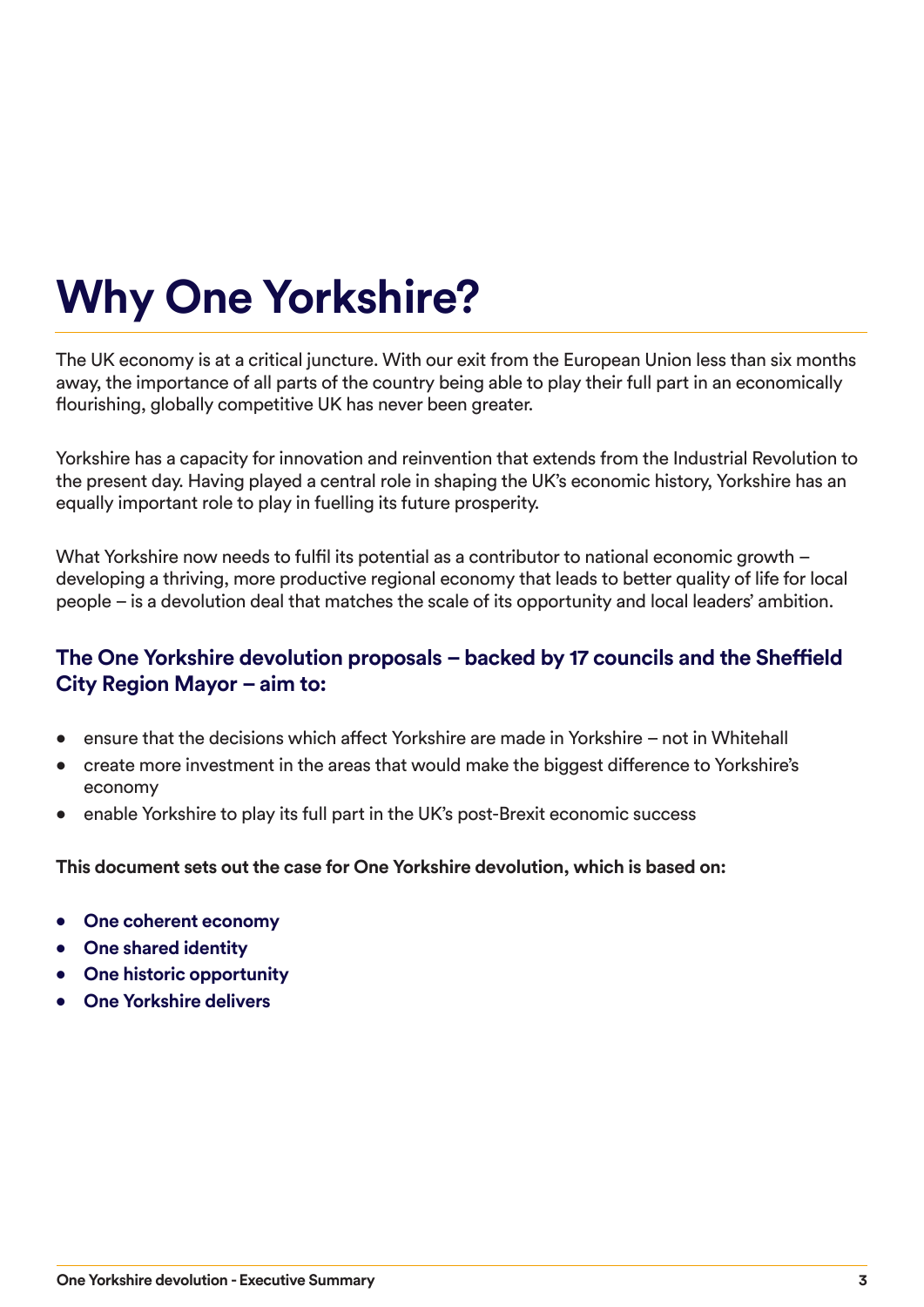# **One Yorkshire: One coherent economy**

The Yorkshire region is geographically diverse – encompassing cities, towns, countryside and coast – but it is also a coherent economic area, according to an independent economic study.

Yorkshire's economy is markedly different from the national economy. Communities across the region share distinct challenges and opportunities, which One Yorkshire devolution would address.

| <b>Shared economic challenges</b>                                                                                                                                                                                                                                                                                                                                                                | <b>Shared economic opportunities</b>                                                                                                                                                                                                                                                                                                                                                                                                                                                                               |
|--------------------------------------------------------------------------------------------------------------------------------------------------------------------------------------------------------------------------------------------------------------------------------------------------------------------------------------------------------------------------------------------------|--------------------------------------------------------------------------------------------------------------------------------------------------------------------------------------------------------------------------------------------------------------------------------------------------------------------------------------------------------------------------------------------------------------------------------------------------------------------------------------------------------------------|
| Historic transport under-investment a barrier<br>$\bullet$<br>to growth<br>Low business investment in R&D<br>Exports growing but from a very low baseline<br>A young, fast-growing population but with<br>skills gaps in key areas<br>Inward investment increasing rapidly but<br>$\bullet$<br>once again from a low baseline<br>Providing decent living standards for all of<br>our communities | Distinctive strengths in key economic<br>$\bullet$<br>sectors: manufacturing, energy, distribution,<br>transport, food, tourism, health, public<br>administration and education<br>Competitive location at the geographic<br>centre of the country with national and<br>international connectivity by rail, road, air<br>and sea<br>A large economic area worth £112bn a year to<br>UK plc with 2.5 million jobs<br>Home to 5 million people $-$ half of the<br>$\bullet$<br><b>Northern Powerhouse population</b> |

- A globally recognised brand
- Outstanding, affordable quality of life

# **One Yorkshire: One shared identity**

One of the main aims of devolution – bringing decision-making closer to the people affected by those decisions – has become even more relevant after the historic Brexit vote.

One Yorkshire devolution has strong local support from residents, businesses, 17 local councils and the Sheffield City Region Mayor.

The strength of the region's identity is well known and according to the independent economic study, 75% of people in the region identify with Yorkshire – more than any other region in the country.

This is also backed by business, who overwhelmingly see brand Yorkshire as an important benefit – especially when trading internationally.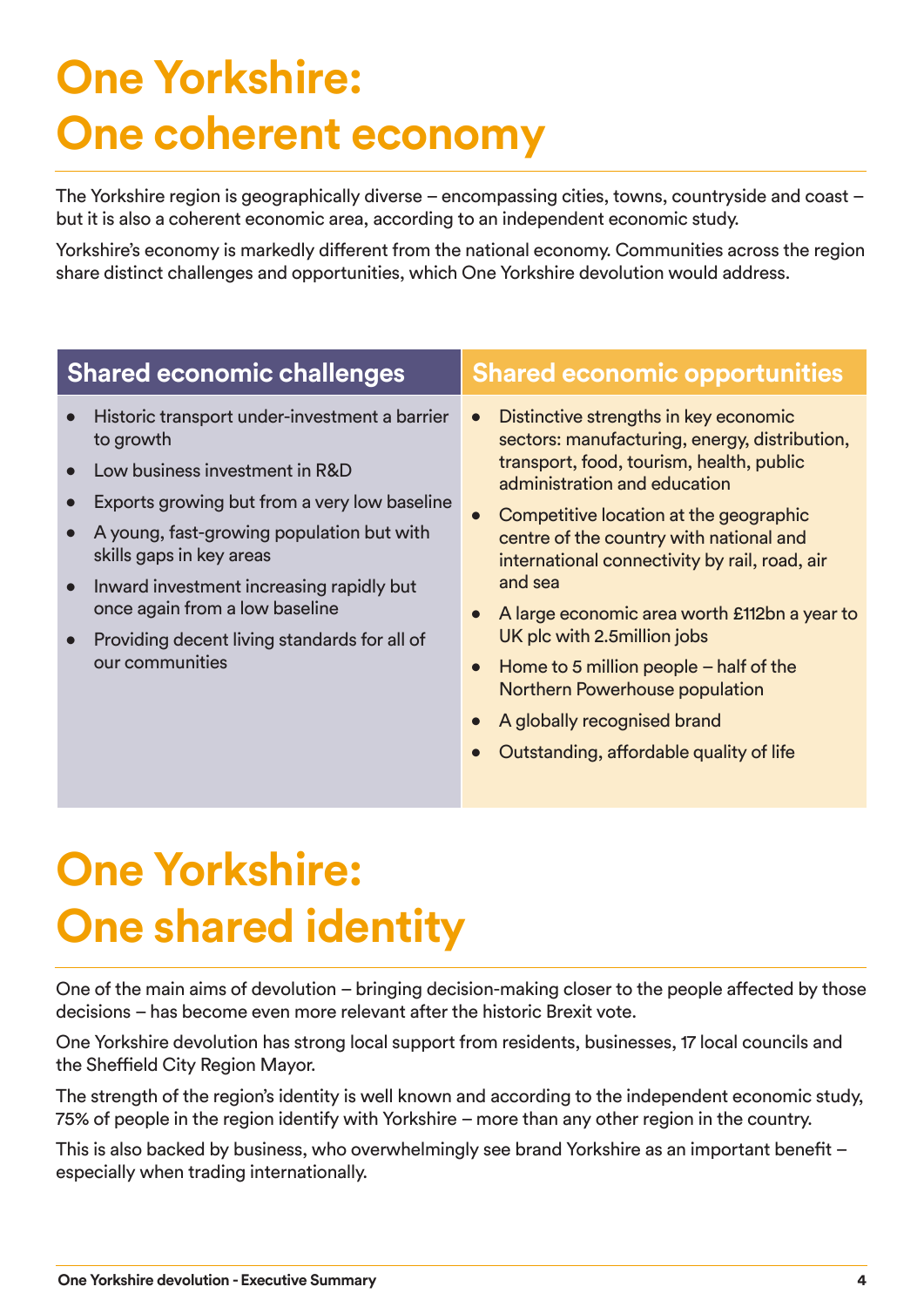# **One Yorkshire: One historic opportunity**

The 17 councils and SCR Mayor backing a One Yorkshire devolution deal have agreed ambitious proposals for radical devolution of investment and powers from Whitehall to the region.

#### **The proposals are intended as the first step in transferring more powers and funding from Whitehall to Yorkshire. They would provide:**

- £3.75billion investment fund over 30 years to boost Yorkshire's economy and raise living standards in rural, urban and coastal communities
- Control of adult skills funding to ensure local skills provision responds to local needs
- Responsibility for bus franchising in the region and the creation of a single, Yorkshire-wide smart ticketing system enabling people to travel easily between all of our rural, coastal and urban areas
- A new £500million devolved housing investment fund to stimulate house-building and regeneration
- 100% of business rates generated in the region stay in the region
- Local control of programmes and budgets to address unemployment, in-work poverty and health barriers to work – targeted local delivery of such programmes has already seen better success rates than one-size-fits-all national schemes

**The independent economic study makes clear the economic benefits to the region – and UK plc – of this One Yorkshire devolution approach:**